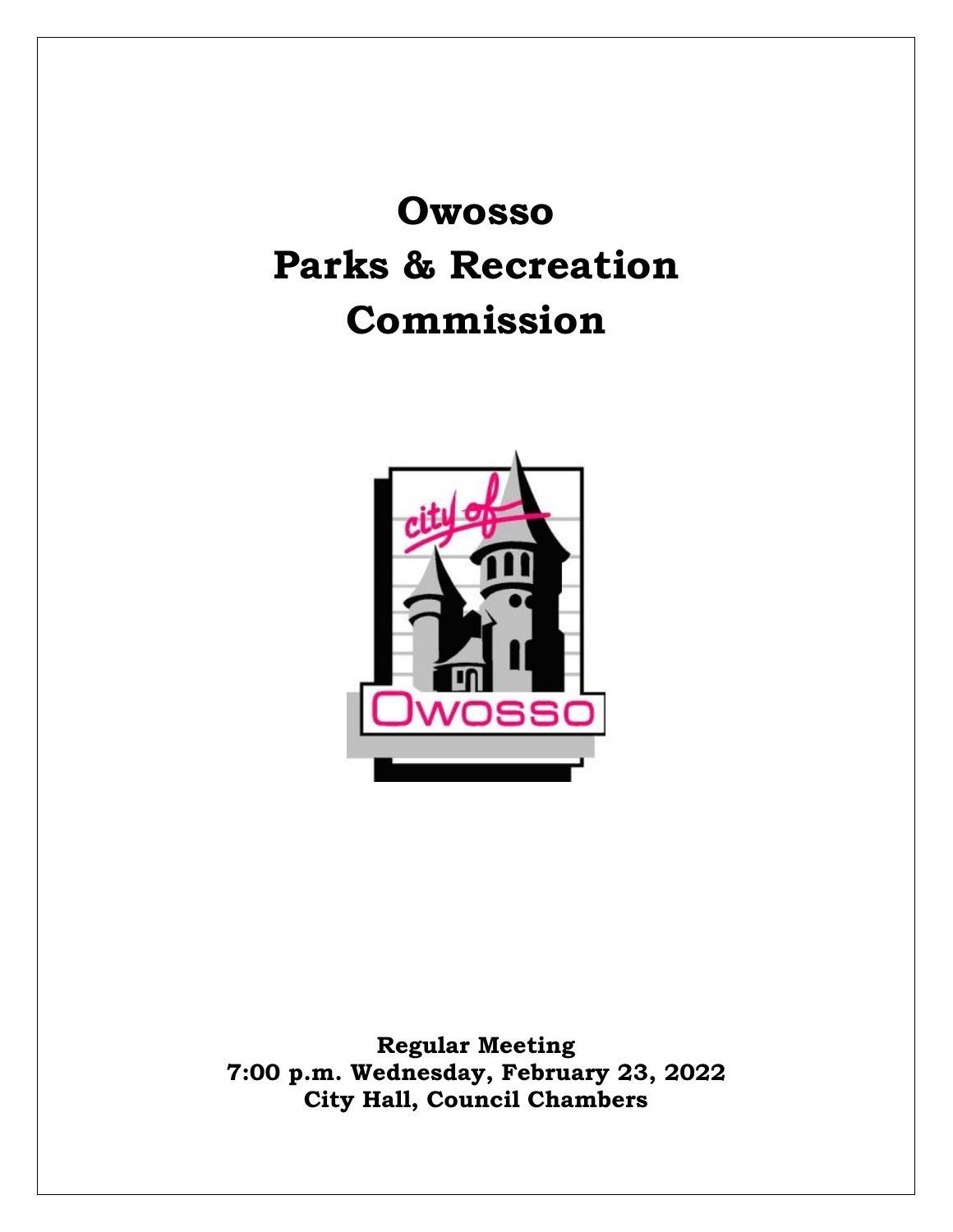AGENDA Parks & Recreation Commission Wednesday, February 23, 2022 7:00 PM Council Chambers

Call to order:

Pledge of Allegiance:

Roll call:

Approval of agenda: February 23, 2022

Approval of minutes: January 26, 2022

Public comments:

Communications:

Old Business Report from City Liaison:

New Business:

- Kiwanis Donation
- Climbing Boulder
- Ice rink locations

Next Meeting: March 23, 2022

Public/Commissioners Comments:

Adjournment:

The City of Owosso will provide necessary reasonable auxiliary aids and services, such as signers for the hearing impaired and audiotapes of printed materials being considered at the meeting, to individuals with disabilities at the meeting/ hearing upon seventy-two (72) hours' notice to the City of Owosso. Individuals with disabilities requiring auxiliary aids or services should contact the City of Owosso by writing or calling the following: Amy K. Kirkland, City Clerk, 301 W. Main St, Owosso, MI 48867 or at (989) 725-0500. The City of Owosso website is: [www.ci.owosso.mi.us](http://www.ci.owosso.mi.us/)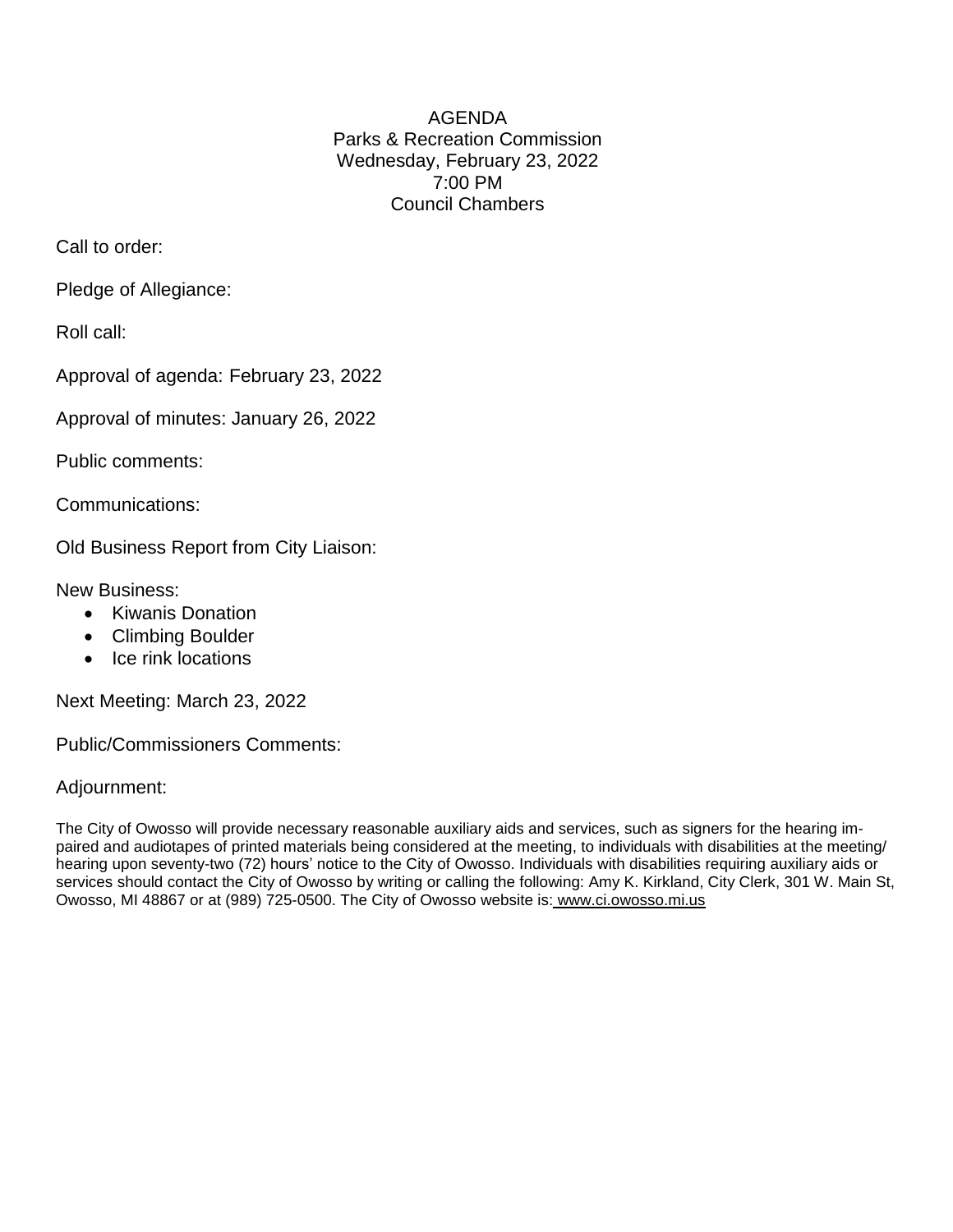### **PARKS AND RECREATION COMMISSION REGULAR MEETING** WEDNESDAY, January 26, 2022

7:00 p.m. City Hall, Council Chambers

| <b>CALL TO ORDER:</b>        | Chairman Workman called the meeting to order at 7:01 p.m.                                                                                                                    |
|------------------------------|------------------------------------------------------------------------------------------------------------------------------------------------------------------------------|
| <b>PLEDGE OF ALLEGIANCE:</b> | Was recited                                                                                                                                                                  |
| <b>ROLL CALL:</b>            | Was taken by Amy Fuller                                                                                                                                                      |
| <i>MEMBERS PRESENT:</i>      | Chairman Andrew Workman, Vice-Chair Jeff Selbig, Commissioners Carol Anne<br>Smith, Gerald Bila, Kevin Maginity, and Ellen Rodman                                            |
| <b>MEMBERS ABSENT:</b>       | None                                                                                                                                                                         |
| OTHERS PRESENT:              | Mayor Eveleth, Amy Fuller                                                                                                                                                    |
| <b>APPROVAL OF AGENDA:</b>   | <b>COMMISSIONER SMITH MADE A MOTION TO APPROVE THE AGENDA FOR</b><br><b>JANUARY 26, 2022. MOTION SUPPORTED BY COMMISSIONER RODMAN.</b><br>AYES ALL, MOTION CARRIED.          |
| <b>APPROVAL OF MINUTES:</b>  | COMMISSIONER RODMAN MADE A MOTION TO APPROVE THE MINUTES<br>FOR DECEMBER 8, 2021 WITH NO CHANGES. MOTION SUPPORTED BY<br><b>COMMISSIONER BILA. AYES ALL, MOTION CARRIED.</b> |

### **PUBLIC COMMENTS:** None.

**COMMUNICATIONS:** Ms. Fuller shared information from the City Clerk regarding the Open Meetings Act and provided an update on disc golf signage.

#### **NEW BUSINESS**:

Grove Holman Building and Grant: Bid results were discussed, the low bid for the building renovation was \$434,000, while the total project budget was \$200,000. Ms. Fuller explained she spoke with the DNR and the city would not be penalized on future grant applications if they do not proceed with this project. **COMMISSIONER BILA MADE A MOTION TO TA-BLE THE PROJECT AND WITHDRAW FROM THE DNR PASSPORT GRANT. MOTION SUPPORTED BY COMMIS-SIONER RODMAN. AYES, ALL, MOTION CARRIED.**

Kiwanis Donation/Match: The Kiwanis Club has offered to make a \$3,000 donation for the purchase of a slide to be installed at Collamer Park. The Commission discussed using millage funds as match to purchase a \$6,000 slide. The Commission also discussed potentially purchasing a climbing boulder. **COMMISSIONER SMITH MADE A MOTION TO USE \$3,000 IN MILLAGE FUNDS TO MATCH THE KIWANIS DONATION AND PURCHASE A SLIDE. MOTION SUP-PORTED BY COMMISSIONER RODMAN. AYES, SMITH, WORKMAN, AND RODMAN. NAYS: MAGINITY. ABSTAIN-ING: BILA AND SELBIG. MOTION FAILED.**

Food Trucks: A draft ordinance for food trucks was presented. **COMMISSIONER MAGINITY MADE A MOTION TO SUP-PORT MOVING FORWARD WITH THE ORDINANCE AND TO RECOMMEND REMOVING THE STATEMENT IN SEC-TION 5(A) REQUIRING THE COMMISSION APPROVE PERMITS AND ENABLE THE BUILDING DEPARTMENT TO DO SO. MOTION SUPPORTED BY COMMISSIONER SELBIG. AYES, ALL. MOTION CARRIED.**

Annual Report: Ms. Fuller presented a draft annual report to the commission. Commissioner Selbig suggested adding a climbing boulder to the Collamer Park project listing. The commission discussed posting the report on the city's website, sharing via press release, and social media. **COMMISSIONER RODMAN MADE A MOTION TO APPROVE THE AN-NUAL REPORT WITH EDITS. MOTION SUPPORTED BY COMMISSIONER SMITH. AYES, ALL. MOTION CARRIED.**

Next Meeting: February 23, 2022 at 7:00 PM in Council Chambers at City Hall

#### **PUBLIC/COMMISSIONERS COMMENTS**:

Commissioner Selbig requested staff look into the crack in the concrete at the splash pad